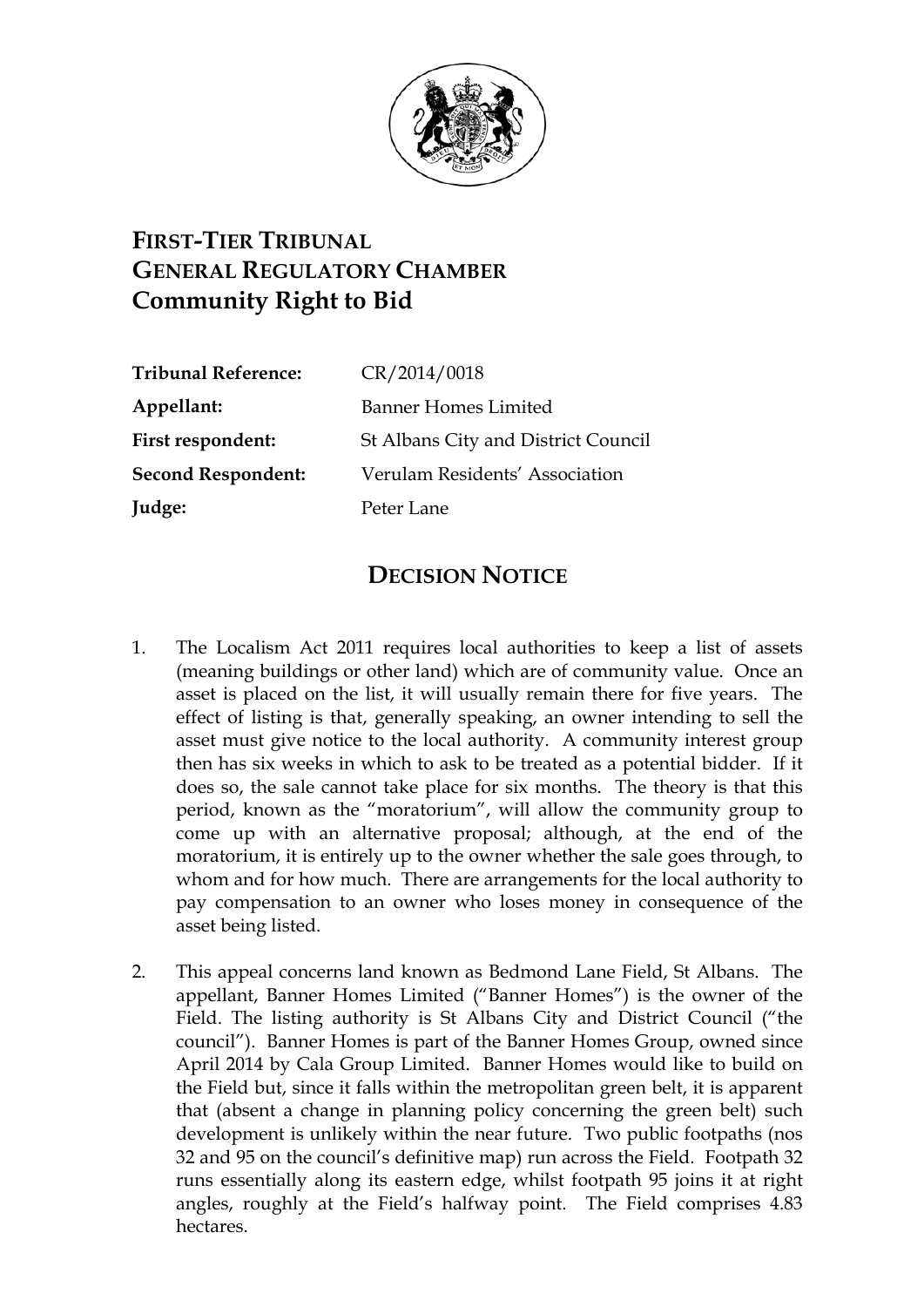- 3. Until 2014, the Field had for some 40 years been used by local residents for recreational use, such as walking, exercising dogs, informal play (by local children) and photography of local flora and fauna. Ms Debbi White, Property and Asset Manager of the council, in 2014 observed evidence of such uses in the form of "desire lines" across the Field, away from the public footpaths.
- 4. On 10 March 2014, the Field was listed by the council as an asset of community value under the Localism Act 2011. On 30 April 2014, Banner Homes' solicitors requested a review of the decision. That review took place on 26 September 2014. The council's decision was to maintain the listing. Banner Homes appealed that decision to the First-tier Tribunal.
- 5. A hearing of the appeal took place at Field House on 4 March 2015, when Banner Homes were represented by Mr Douglas Edwards QC and the council was represented by Mr Robin Hopkins. I am very grateful to them for their submissions. The council's stance was supported at the hearing by Mr Timothy Beecroft of the Residents' Association.
- 6. I received written evidence from Mr Paul McCann, on behalf of Banner Homes, Mr Mike Lovelady and Ms Debbi White of the council and Dr Robert Wareing of the Residents' Association.
- 7. Section 88(1) and (2) of the 2011 Act provides as follows:-

## "**88 Land of community value**

- (1) For the purposes of this Chapter but subject to regulations under subsection (3), a building or other land in a local authority's area is land of community value if in the opinion of the authority –
	- (a) an actual current use of the building or other land that is not an ancillary use furthers the social wellbeing or social interests of the local community, and
	- (b) it is realistic to think that there can continue to be nonancillary use of the building or other land which will further (whether or not in the same way) the social wellbeing or social interests of the local community.
- (2) For the purposes of this Chapter but subject to regulations under subsection (3), a building or other land in a local authority's area that is not land of community value as a result of subsection (1) is land of community value if in the opinion of the local authority –
	- (a) there is a time in the recent past when an actual use of the building or other land that was not an ancillary use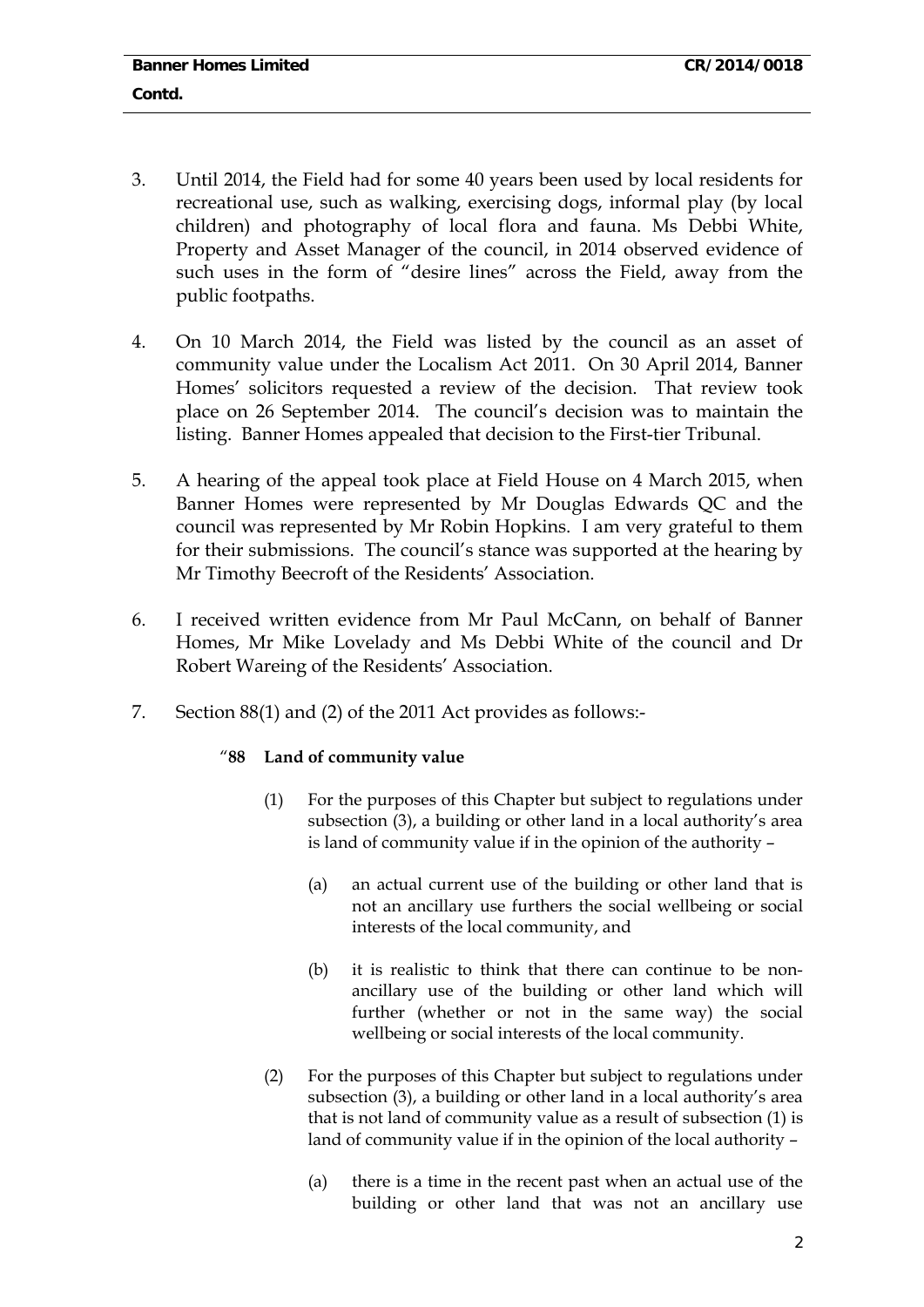furthered the social wellbeing or interests of the local community, and

- (b) it is realistic to think that there is a time in the next five years when there could be non-ancillary use of the building or other land that would further (whether or not in the same way as before) the social wellbeing or social interests of the local community".
- 8. Dr Wareing has lived in the vicinity of the Field (or Meadow, as he calls it) for over 40 years:-

"It has been an inspiration and a joy for us. We have spent at least an hour each day almost every day – in total amounting to more than 10,000 hours – enjoying the enchanting environment and diverse and rich flora and fauna. We use it for walking our dog, for playing with our grandchildren and our children before that. More recently, for the perfect tranquillity it affords, whilst I have been convalescing after a life-threatening illness".

- 9. Dr Wareing has produced a book of photographs depicting the Field, particularly in spring, when wildflowers and grasses are much in evidence, as well as in summer, when "floral blooms [are] typified by the rosebay willowherb, ox eye daisies, poppies and bee orchids". According to Dr Wareing, "where informal footpaths pass through areas with high density shrubs and bushes, the vegetation is carefully trimmed by residents to keep the footpaths open".
- 10. There is also evidence that, in the late 1990s, the owners of the Field, concerned about the activities on the land of travellers, unsuccessfully tried to interest local residents in taking a licence of the Field. Local residents apparently sought permission of the owners to go on to the Field for the purposes of hedge-planting.
- 11. Following the listing of the Field under the 2011 Act, Banner Homes erected a wire fence along the entire length of the footpaths, interspersed with signs stating "private land no unauthorised access". Mr McCann says this was done partly as a result of concerns regarding liability to trespassers. Also in 2014, Banner Homes applied to the council for planning permission to change the use of the Field so as to facilitate "the keeping of horses". In August 2014, the council's officers recommended refusal, owing to the absence "of a tree survey, ecology survey, detailed site layout, means of access, or any other supporting information", which meant that the local planning authority was "unable to fully or properly assess the acceptability of the impact of the proposed development on the openness and visual amenity of the green belt, the impact on ecology, the impact on existing landscape and trees and the impact on highway safety". It was also noted that Banner Homes "did not engage in pre-application discussions with the local planning authority and the form of development proposed fails to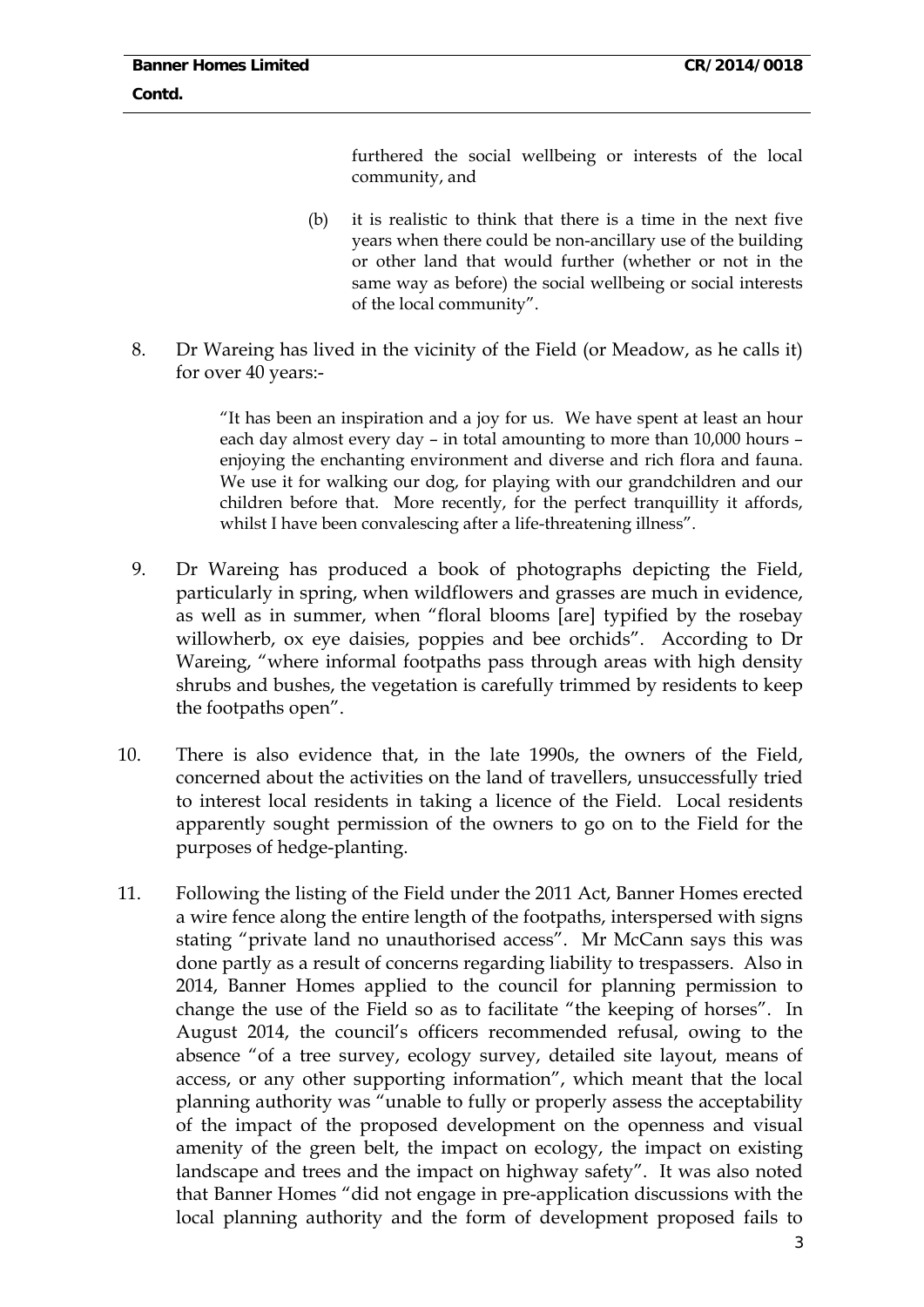comply with the requirements of the Development Plan and does not improve the economic, social and environmental conditions of the District". I was informed that planning permission was subsequently refused by the council and that the matter is currently the subject of an appeal.

- 12. The council's case is essentially as follows. Notwithstanding that the fencing off of the rights of way means local residents can no longer physically access any part of the Field other than the public footpaths, the council contends that the benefit which residents derive from looking at other parts of the Field constitutes "an actual current use" of the Field, for the purposes of section 88(1)(a). Alternatively, the council contends that, prior to the fencing off of the footpaths, the use made of the Field by local residents constituted an actual use, within the recent past, which furthered the social wellbeing or interests of the local community, with the result that section 88(2)(a) is satisfied. Notwithstanding Mr McCann's statement that Banner Homes do not intend to take down the fencing or dispose of the Field, the council submits that (a) it is, in all the circumstances, nevertheless realistic to think that there can continue to be non-ancillary use of the Field (on the basis of its first submission, in that local residents will continue to derive relevant benefit from looking at the Field from the footpaths); or (b) that, in terms of section 88(2), it is nevertheless realistic to think that there "is a time in the next five years when there could be" relevant non-ancillary use of the entire Field.
- 13. Mr Edwards QC categorises the first issue as follows:-

**Issue 1 – does use of the two public footpaths amount in law and/or fact to a proper basis to conclude in respect of the whole of the 4.83ha of the land that there is "an actual current use of …the land that is not an ancillary use…" and which "it is realistic to think …can continue" for the purpose of s.88(1) of the LA 2011?**

- 14. Although caution must be employed in employing statutes involving somewhat different regulatory regimes, I nevertheless agree with Mr Edwards that it is useful to note how enactments regarding town and village greens have been interpreted by the courts. In Cheltenham Builders Ltd. v South Gloucestershire District Council [2003] EWHC 2803 (Admin), Sullivan J had cause to consider section 22(1A) of the Commons Registration Act 1965:-
	- "(1A) Land falls within this subsection if it is land on which for not less than 20 years a significant number of the inhabitants of any locality, or of any neighbourhood within a locality have indulged in lawful sports and pastimes as of right, and either –
		- (a) continue to do so, or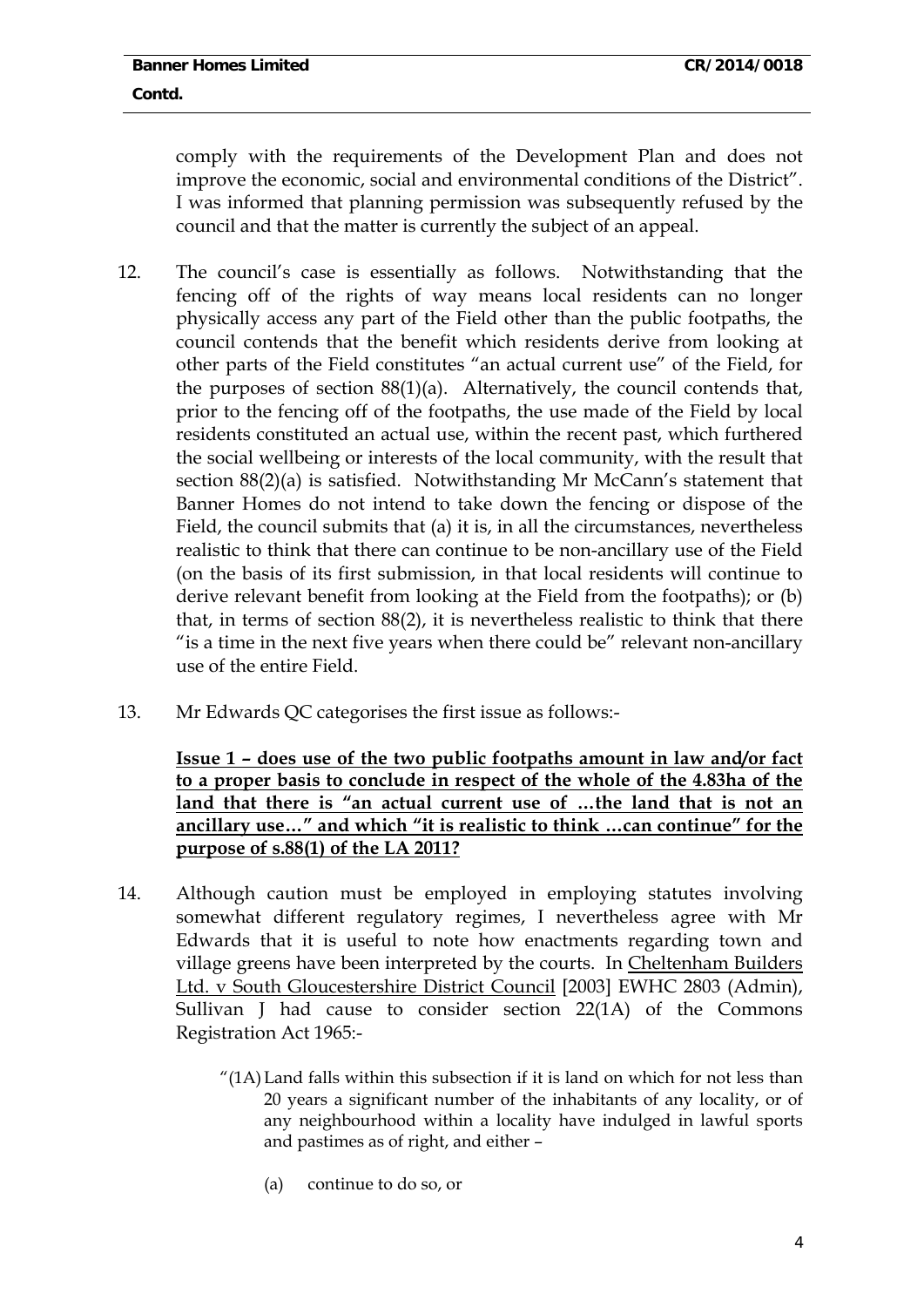- (b) have ceased to do so for not more than such period as may be prescribed, or determined in accordance with prescribed provisions".
- 15. At [29] of his judgment, Sullivan J observed that:-

"The onus was upon the applicants for registration to prove on the balance of probability that the site had become a village green. Thus the applicants had to demonstrate that the whole, and not merely a part or parts of the site had probably been used for lawful sports and pastimes for not less than 20 years. A common sense approach is required when considering whether the whole of a site was so used. A registration authority would not expect to see evidence of use of every square foot of a site, but it would have to be persuaded that for all practical purposes it could sensibly be said that the whole of the site had been so used for 20 years".

- 16. I agree that the same "common sense" approach falls to be applied in the case of section 88 of the 2011 Act. Assuming for the moment that the requirement imposed by section 88 is for there to be a physical use of the land to be listed, it cannot sensibly be contended that the narrow strips forming the public footpaths are such as to entitle the council to list the entire 4.83ha Field.
- 17. The council, however, argues that a person's observation from the footpath of the flora and fauna of the Field constitutes a use of the entire Field, albeit that the observer is no longer physically able to wander about the Field. Mr Edwards submits that the use of the word "actual" in section 88 "strongly suggests an intention that 'physical' use was intended". Mr Edwards accepts that visual observation of things growing or otherwise present on land may be an aspect of section 88 use but that mere reliance on people looking at such things from across a fence is not what Parliament had in mind, in enacting the 2011 Act.
- 18. I agree. Mr Hopkins was unable to point to any example, either in case law or guidance, that might support the contrary view. Indeed, the examples given in the gov.uk website on the 2011 Act all comprise or involve "physical" uses: for example a village shop, pub, community centre, allotment or recreation ground.
- 19. The council's interpretation would, I consider, have some surprising consequences. Local residents who derive enjoyment from viewing attractive scenery from a road might, on the council's view, be able to have the land in question placed on the list, even though they have never ventured upon it. Mr Hopkins suggested that any mischief which such an interpretation might entail would in practice be alleviated by the fact that the "scenic" aspect of the land would, in most cases, be merely ancillary to its agricultural use. However, one can envisage situations where that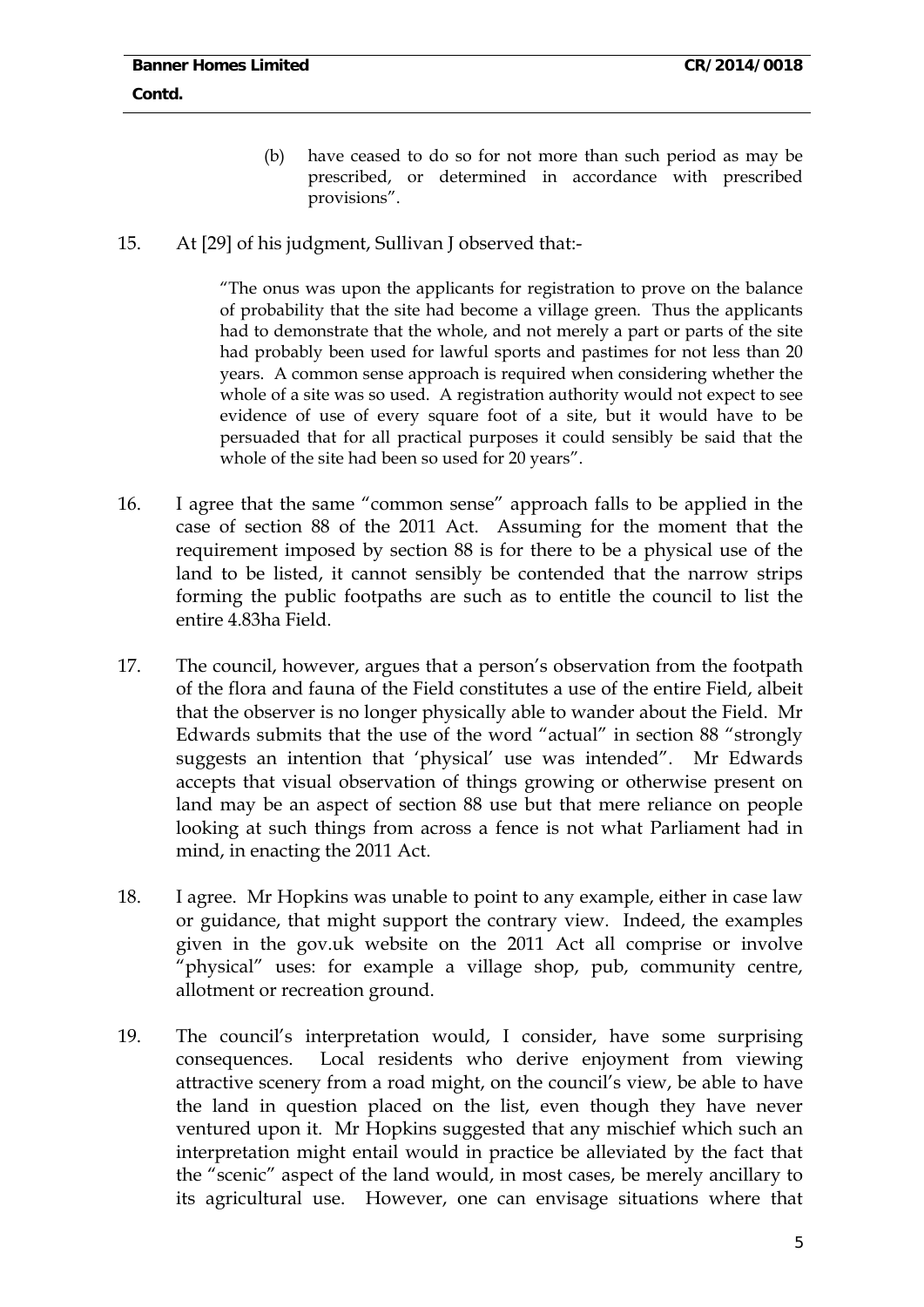would not be the case. In any event, it is in my view highly unlikely that Parliament intended the owners of such land to be compelled to rely on the non-ancillary requirements of section 88, in order to defeat listing.

- 20. It was not suggested that the actual public footpaths have any significant flora or fauna of interest to the local community, since they are merely trodden grass paths. Any suggestion that the footpaths themselves might separately be listed is refuted by that fact, together with the finding I have just made regarding the inability of the council to pray in aid the merely visual aspects of the remainder of the Field. Such a suggestion in any event founders on the basis that the clear primary use of the footpath is, like any other right of way, for passing and repassing and that any enjoyment of views from the footpath is, on the facts, merely an ancillary use, incidental to the main use of passing and repassing.
- 21. The next issue is what Mr Edwards describes as:

## **Issue 2 – did trespassory use beyond those footpaths in law amount to an actual current use of the land on the facts for the purposes of s.88(2) of the LA 2011?**

- 22. As Mr Edwards states, it is common ground that, as a matter of fact, local residents have, over at least several decades, "strayed off the public highway and onto wider parts of the land, including for recreational walking and dog-walking" before Banner Homes erected the fences in 2014. Mr Edwards contends that this use "was trespassory and therefore tortious". Such unlawful use is, according to Mr Edwards, not "an actual use of the …land" within the scope of section 88(2)(a) of the 2011 Act because Parliament cannot have contemplated conferring a benefit on those who can bring themselves within the relevant requirements only by relying upon their unlawful actions.
- 23. In Barkas v North Yorkshire County Council & Anor [2014] UKSC 31, the Supreme Court was concerned with whether a field that had been maintained by a local authority as a recreation ground for the benefit of those living in adjacent houses, pursuant to statutory powers, could be registered as a town or village green under section 15 of the Commons Act 2006, which provides:-
	- "(1) Any person may apply to the commons registration authority to register land to which this Part applies as a town or village green in a case where subsection (2)…. applies.
	- (2) This subsection applies where
		- (a) a significant number of the inhabitants of any locality, or of any neighbourhood within a locality, have indulged as of right in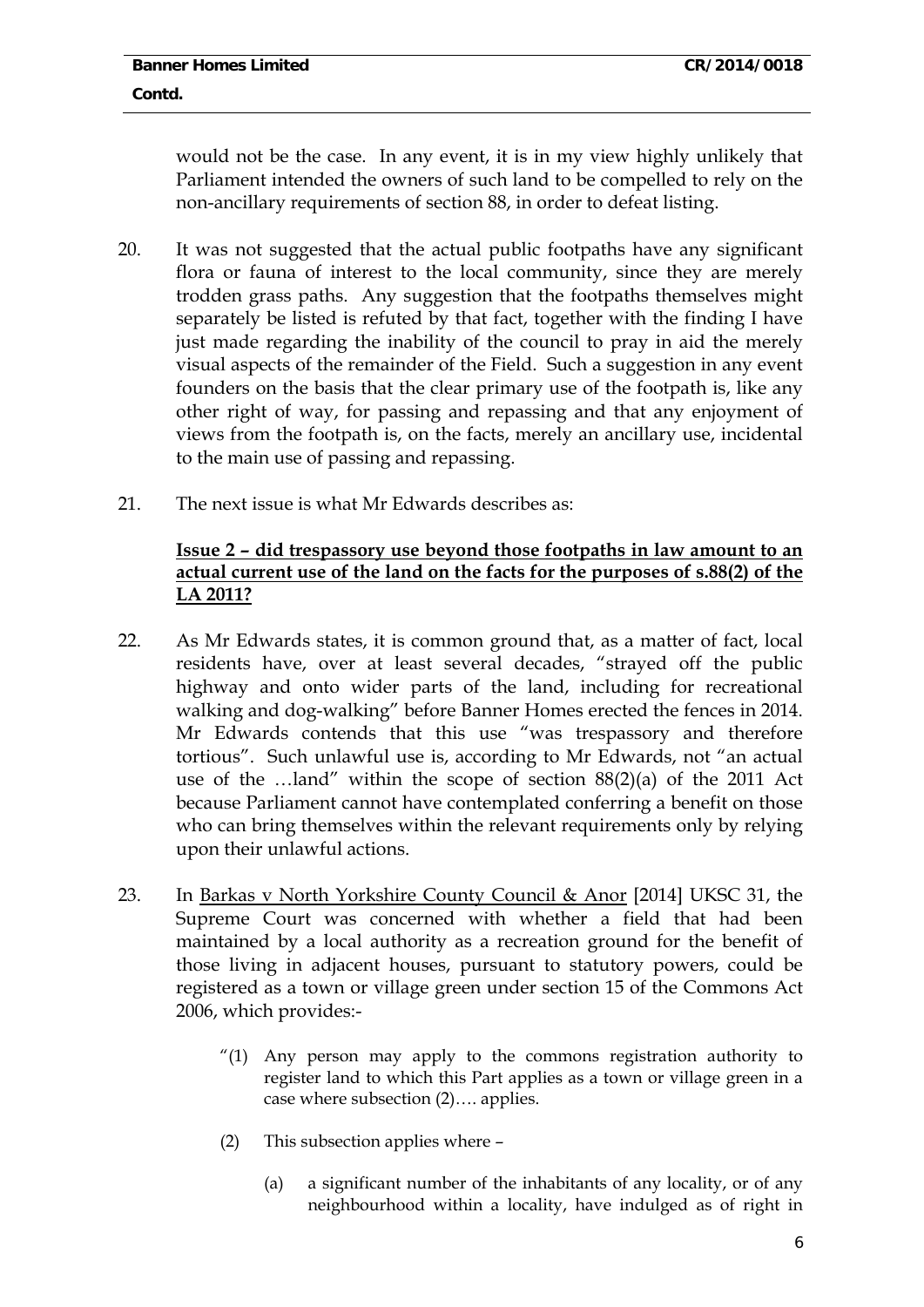lawful sports and pastimes on the land for a period of at least 20 years; and

- (b) they continue to do so at the time of the application".
- 24. The Supreme Court held that members of the local community who had made use of the field had not done so as trespassers. At [27] Lord Neuberger made it plain that a person is either a trespasser or present on the land lawfully; there is no "middle ground":-
	- "[27] It was suggested by Mr Edwards QC in his argument for Ms Barkas that, even if members of the public were not trespassers, they were nonetheless not licensees or otherwise lawfully present when they were on the field. I have considerable difficulty with that submission. As against the owner (or more accurately, the person entitled to possession) of land, third parties on the land either have the right to be there and to do what they are doing, or they do not. If they have a right in some shape or form (whether in private or public law), then they are permitted to be there, and if they have no right to be there, then they are trespassers. I cannot see how someone could have the right to be on the land and yet be a trespasser (save, I suppose, where a person comes on the land for a lawful purpose and then carries out some unlawful use). In other words a 'tolerated trespasser' is still a trespasser".
- 25. Banner Homes have, for years, been well aware of the use made by the local community of the Field. As I have already noted, in the relatively recent past the owners contemplated formalising that use. The local residents have also sought permission for hedge-planting. None of that, according to Mr Edwards, makes the use of the Field (other than the footpaths) nontrespassory.
- 26. Mr Edwards invoked the principle of statutory interpretation known as construction *in bonam partem* (in good faith). According to *Bennion on the Statutory Interpretation* (Sixth Edition):-

"It is the basic principle of legal policy that law should serve the public interest. The court when considering, in relation to the facts of the instant case, which of the opposing constructions of the enactment would give effect to the legislative intention, should presume that the legislator intended to observe this principle. It should therefore strive to avoid adopting a construction which is in any way adverse to the public interest".

27. *Halsbury's Laws of England* (Fifth Edition) has, at paragraph 1152, a passage along very similar lines, followed by this:-

> "Where a literal construction would seriously damage the public interest, and no deserving person would be prejudiced by a strained construction to avoid this, the court will apply such a construction.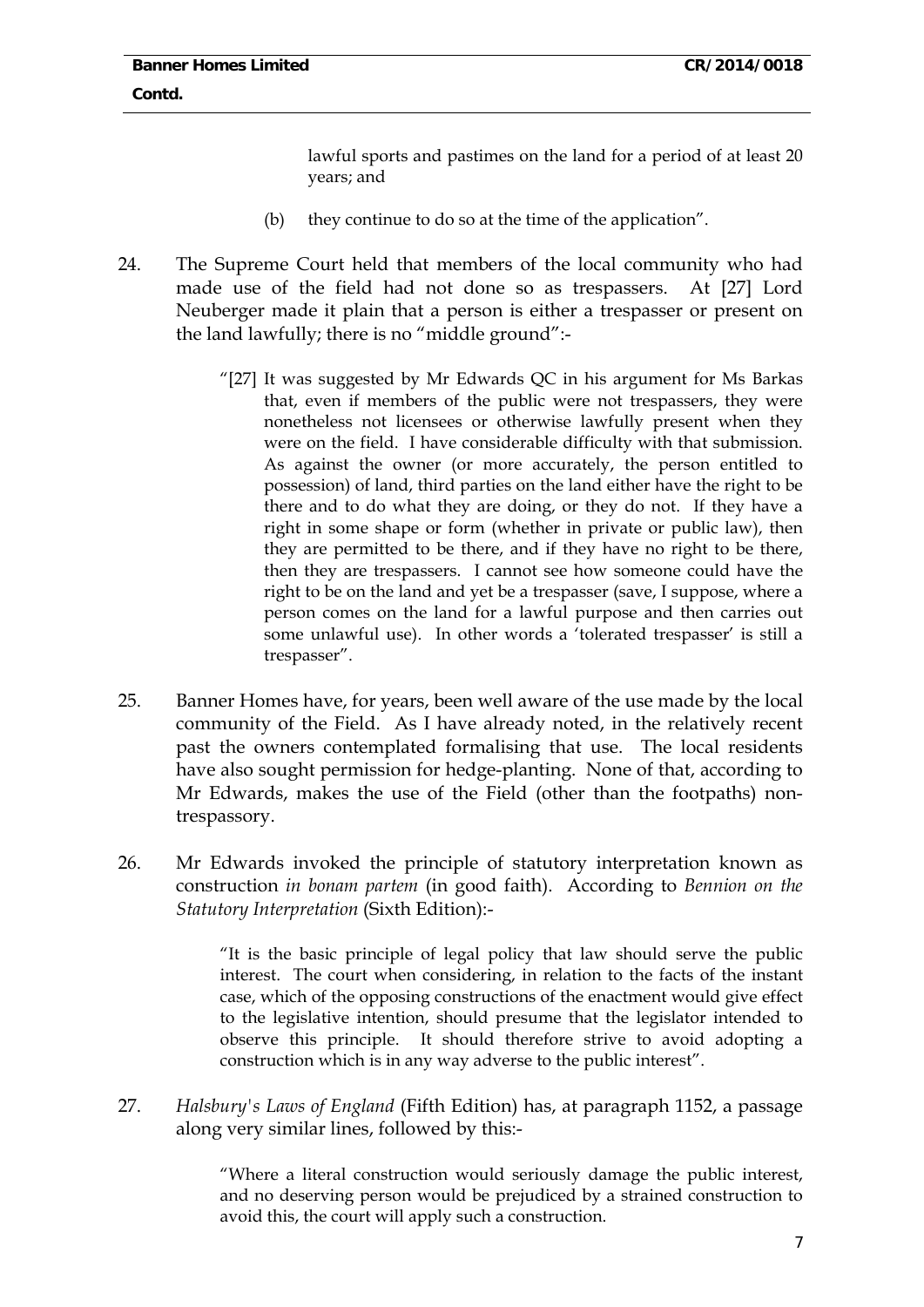…If a statutory benefit is given only if a specified condition is satisfied, it is presumed that the legislature intended the benefit to operate only where the required act is performed in a lawful manner".

- 28. Mr Edwards submits that the application of the *in bonam partem* principle means that the references in section 88 of the 2011 Act to "an actual use" cannot be construed as encompassing any unlawful use. As a recent authority for the application of this principle at the highest level, Mr Edwards draws attention to the judgment of the Supreme Court in Welwyn Hatfield Borough Council v Secretary of State for Communities and Local Government and another [2011] UKSC 15. A builder who had deliberately deceived a planning authority by applying for planning permission to construct a barn, when in reality he was constructing a residential dwelling, sought a certificate of lawfulness of existing use, relying on an enactment which provided for a four year time limit for enforcement action against a breach of planning control consisting in the change of use of any dwelling to use as a single dwelling house. In finding in favour of the local authority, the Supreme Court (per Lord Mance) invoked (albeit on an *obiter* basis) the principle set out in *Bennion*, refusing to confine that principle to situations where there has been the commission of a crime:-
	- "[53] …The principle described in the passages cited from *Halsbury* and *Bennion* is one of public policy. The principle is capable of extending more widely, subject to the caution that is always necessary in dealing with public policy. …
	- [54] Whether conduct will on public policy grounds disentitle a person from relying upon an apparently unqualified statutory provision must be considered in context and with regard to any nexus existing between the conduct and the statutory provision. …Although the principle was not mentioned in Counsel's submissions and my conclusions have been reached independently of it, it is not uninteresting also to recall the way in which, before the enactment of section 26 of the Limitation Act 1939 (the predecessor of section 32 of the Limitation Act 1980), the courts held that the apparently general wording of the limitation statutes could not be relied upon in cases where the cause of action had been fraudulently concealed or, later also, was itself based on fraud. …"
- 29. Mr Edwards submits that, applying the *in bonam partem* principle, the phrases "actual current use" and "actual use" in section 88 of the 2011 Act must mean actual *legal* use. Clear words would, he says, be required before it could be held that section 88 encompasses unlawful use.
- 30. In this regard, Mr Edwards draws a distinction between the 2011 Act and enactments relating to the registration of town or village greens. In the latter, as we can see from section 15 of the Commons Act 2006, Parliament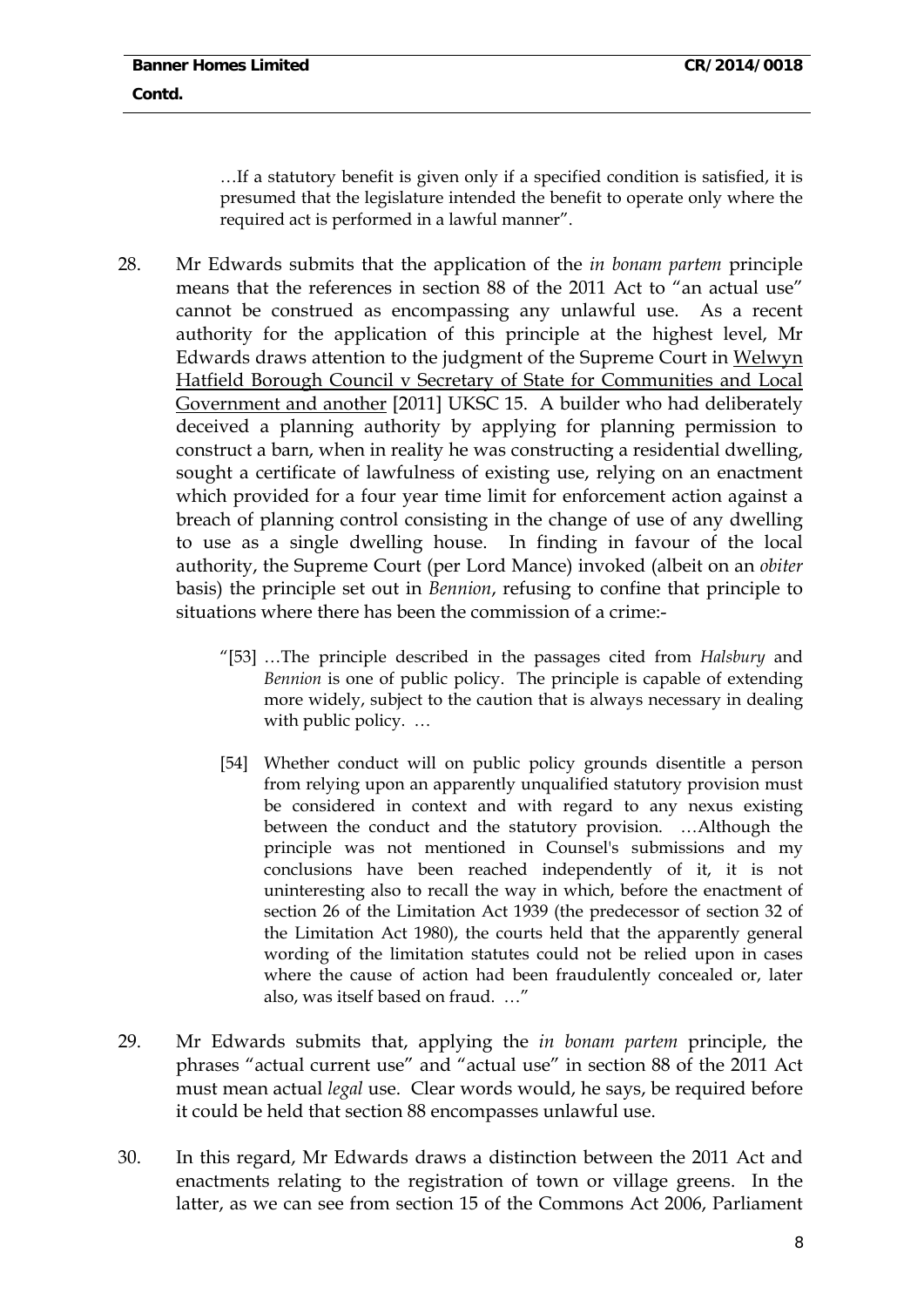expressly uses the phrase "as of right", which – somewhat counterintuitively – has long been held to mean as *if* of right; that is to say, that the activity in question has been carried on in a trespassory manner otherwise than by force or stealth (in latin, *nec vi, nec clam*).

- 31. Submissions along those lines were advanced by Banner Homes at the council's review hearing. Mr Mike Lovelady, who conducted the review, had this to say:-
	- "7.9 …I observe that although Banner Homes claim that there has been trespass by local residents on Bedmond Lane Field they do not appear to have particularised this allegation apart from making the general submission that all use (other than on the two public rights of way) amount to unlawful acts of trespass. The use of the site as described in the evidence before me in the Hearing Agenda…alleged to have been trespassory appears to have been minor. The evidence before me suggests that Banner Homes was aware of such use and until September this year never did anything to stop it. In my view even if such use was strictly unlawful it does not disqualify the land from being listed as an Asset of Community Value. Such use does not in my opinion undermine the primary use via the public footpaths which is non-trespassory.
	- 7.10 Overall, whilst I accept that generally use for section 88 purposes must be 'lawful use' it seems to me that this general Rule is not entirely inflexible. Suppose for example that due to an oversight an owner failed to obtain the appropriate premises licences before opening an entertainments facility whose use subsequently delivers social wellbeing without anyone ever complaining about the licensing deficiency. Would it automatically be said that because some of the features of a community's enjoyment of that facility are tainted by a form of unlawfulness section 88 can never be fulfilled? It seems to me at least arguable that the answer is no.
	- 7.11 In other words, I consider that it may be argued that some uses could qualify for the purposes of section 88 notwithstanding a taint of technical unlawfulness, especially where that use has caused no harm and had been condoned for many years. Therefore, my overall view is that there has been sufficient purely lawful use to satisfy the conditions under section 88 in this case, and that such technical unlawful conduct – if there has been any – which has formed part of the overall pattern of use of Bedmond Lane Fields does not disqualify it from being an Asset of Community Value".
- 32. Attractively put as Mr Edwards' submissions are, I am in no doubt that they should be rejected. As Lord Neuberger has counselled, caution must be employed when invoking public policy as an aid to statutory construction. The town and village green legislation is, in my view, a clear example of Parliament legislating to confer community rights on those who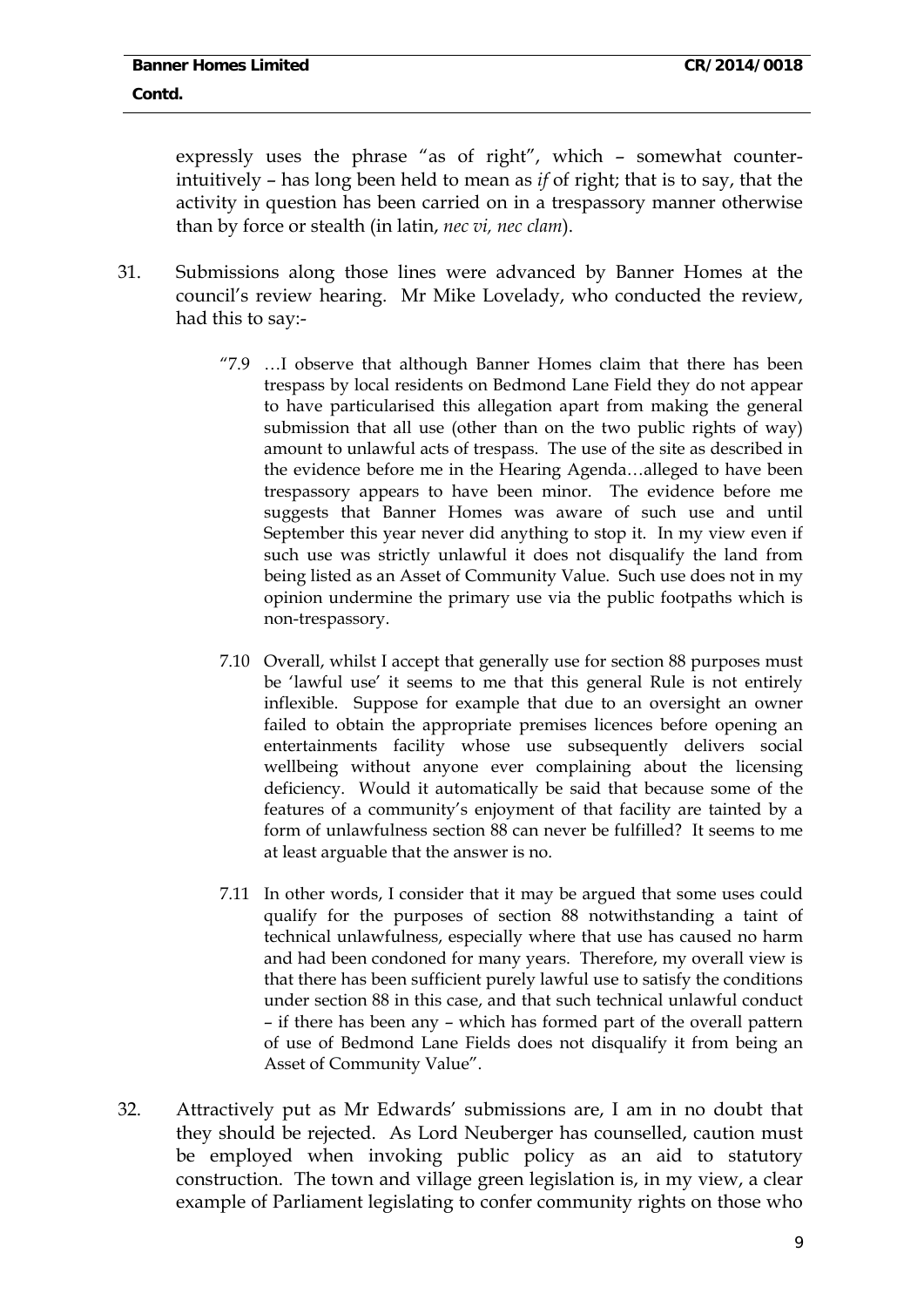have, over time, engaged in socially valuable activities ("lawful sports and pastimes") in a "trespassory" manner, which did not involve force or deception. As Mr Hopkins submitted, the effects of listing under the 2011 Act are considerably less burdensome on the land owner than is registration as a town or village green.

- 33. It is also noteworthy that the courts have been willing to recognise rights, such as easements by prescription, in respect of persons who have carried on activities during the relevant limitation period, where those activities have constituted offences (Bakewell Management Ltd v. Brandwood & Ors [2004] UKHL 14); or rights of registration as proprietor, notwithstanding the fact that for part of the limitation period the occupier has been committing criminal trespass (Best v Chief Land Registrar & Secretary of State for Justice [2014] EWHC 1370 (Admin)).
- 34. Mr Edwards asks rhetorically how it could be said that the 2011 Act can confer a benefit on persons who, for example, had committed criminal damage so as to enter land (for example, by destroying fences). In this regard, I should record that there is some evidence of Banner Homes' fences along the footpaths being damaged since their erection in September 2014. There is, however, no evidence whatsoever that the use upon which the council relies for the purposes of section 88(2), prior to the erection of fencing, was carried out in a way that involved the commission of criminal damage or other criminal activity. On the contrary, as the evidence (especially that of Dr Wareing) makes perfectly plain, the uses made of the Field by the local community were entirely peaceable in nature, at least equivalent in value to the sorts of games and pastimes envisaged by the town and village green legislation. In this regard, the facts of the present case are similar to those in Higgins Homes Limited v Barnet LBC [CR/2014/006].
- 35. The fact that I decline to interpret section 88 so as, in effect, to insert the word "lawful" after "actual" does not give *carte blanche* to use that section in ways that would violate the *in bonam partem* principle. The inherent requirement that the use of the land in question must further social wellbeing or social interests will, in practice, preclude many unlawful activities, for the simple reason that unlawful activities are, by their nature, unlikely to satisfy the tests of furthering social wellbeing/interests. Thus, for example, premises used for "raves", at which illegal substances are consumed, violence is prevalent and noise nuisance frequent, would not fall within section 88. Furthermore, it would be in any case be wrong to rule out any application of the *in bonam partem* principle to section 88, merely because, on the facts of this case, I have concluded that a particular technically unlawful use of land is not *per se* outside the ambit of the section.